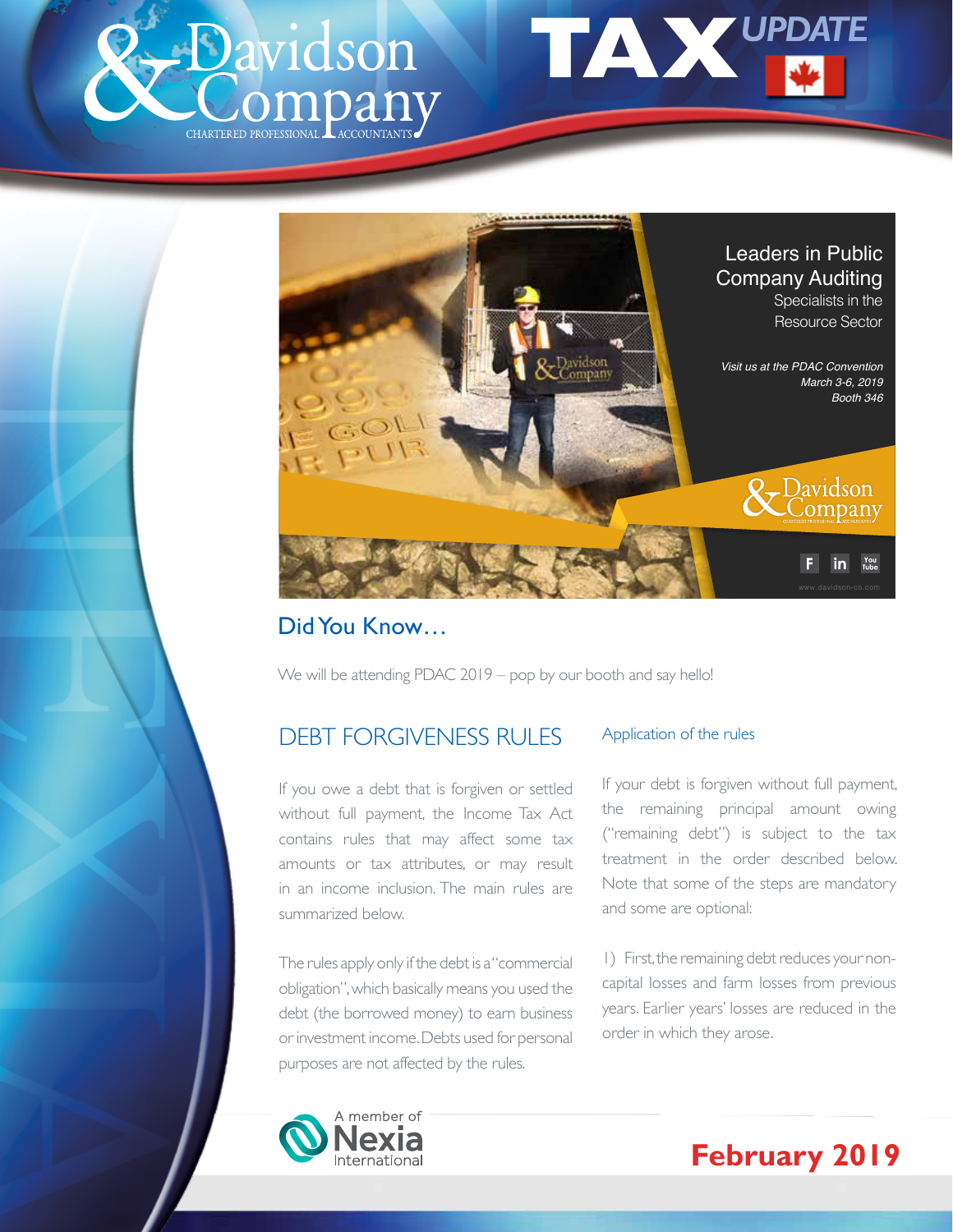| RRSP vs TFSA - Where to Contribute?  6 |  |
|----------------------------------------|--|

**Prescribed Automobile Rates for 2019 .................. 7 Around The Courts ................................................. 7**

2) Next, for any remaining debt, one-half of that amount serves to reduce your allowable business investment losses (ABILs) from prior years, if any. After that, one-half of the remaining debt reduces your net capital losses from prior years. The one-half rule applies here because only one-half of business investment losses and capital losses are otherwise deductible. (Note that for certain loss years, for example, most of the 1990s, the loss deduction rate was 3/4 or 2/3, so that would be the applicable fraction for those years.)

In determining the remaining debt after a portion was applied to reduce ABILs and net capital losses, you multiply the applied amount by two, and subtract that to determine whether you have a remaining debt after this step. For example, if the remaining debt was \$10,000 before this step, you applied \$3,000 of the debt to reduce net capital losses, the remaining debt afterwards would be  $$4,000$  (\$10,000 – 2  $\times$  \$3,000).

3) This next step is optional. You can elect to use any remaining debt to reduce the capital cost and the undepreciated capital cost (UCC) of any depreciable property that you own.

4) The next step is also optional. Any remaining debt can be used to reduce certain resource expenses and resource pools (this is typically relevant only for corporate debtors).

5) This next step is also optional, if you have fully applied steps 3) and 4) above, if applicable. Any remaining debt can be used to reduce the costs of your non-depreciable capital properties (not including personal-use properties). For properties that are shares or debt, an ordering rule provides, in general terms, that you must reduce the costs of shares or debt in corporations and partnerships in which you do not have significant holdings or to which you are not related, before you can reduce the costs of shares or debt in corporations and partnerships in which you do have significant holdings or to which you are related.

6) If there is a remaining debt, and you have fully applied steps 3) through 5) where applicable (as noted, they are optional), it is applied to reduce your capital losses for the current year in excess of your capital gains for the year, if any.

7) At this point, if there is any remaining debt, onehalf of the amount will be included in your income. This inclusion is subject to the "eligible transferee" rule described below.

#### Reserve for income inclusion

If you are required to include a remaining debt amount in income under step 7) above, you may be able to deduct a reserve. The reserve is limited to the amount by which the included debt income exceeds 20% of the amount by which your net income exceeds \$40,000.

For example, if your net income otherwise computed for the year is \$50,000 (that is, without counting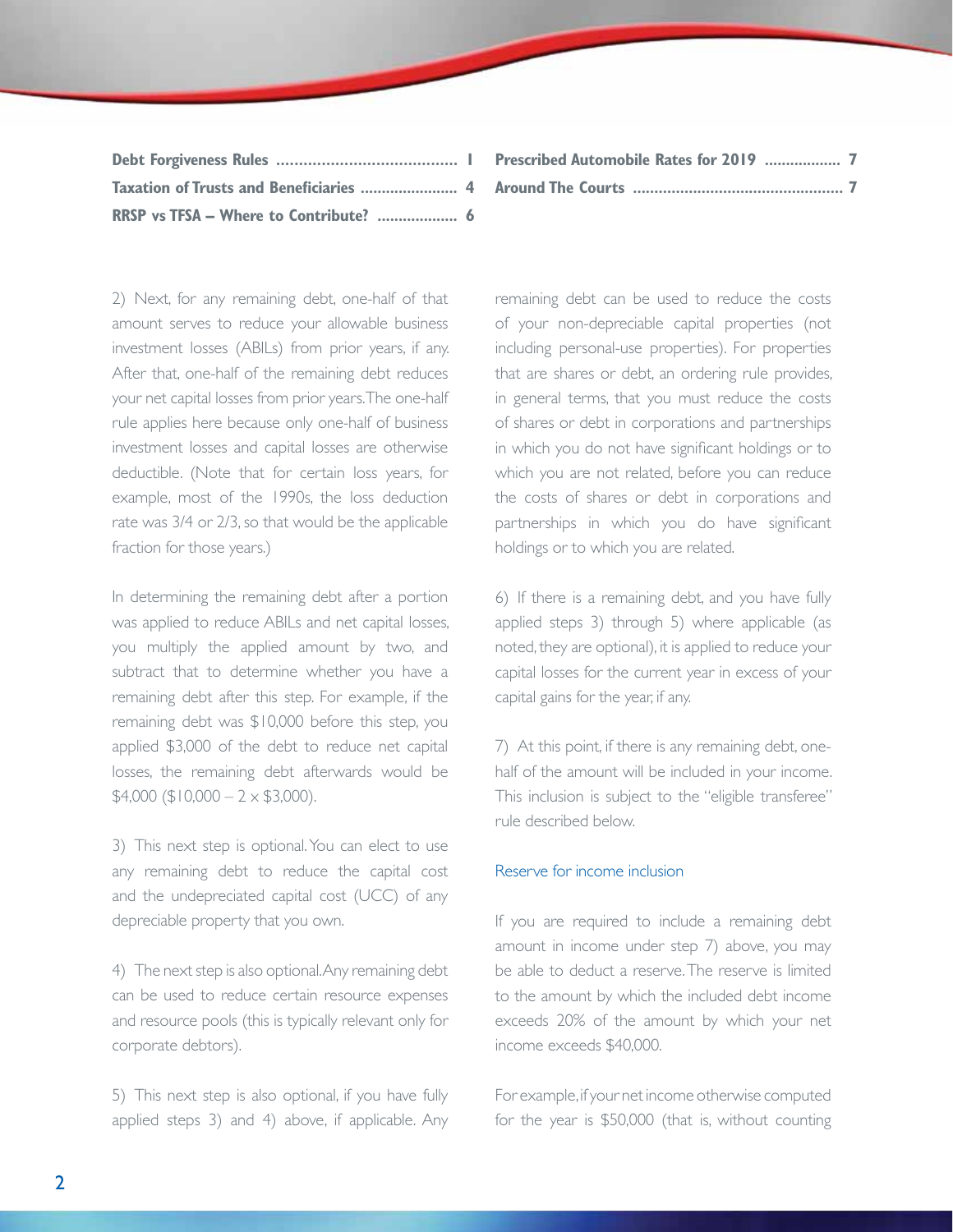the included debt amount), and the included debt amount is \$14,000, you can deduct a reserve of  $$12,000$  (\$14,000 minus 20%  $\times$  \$10,000). If your income otherwise computed is \$40,000 or less, you can deduct the entire debt amount as a reserve. In either case, this reserve will be added back to your income in the next year, and you can claim a further reserve.

For a corporation or a trust, a different reserve mechanism generally allows the included debt amount to be spread out over 5 years, with a net inclusion of 20% per year.

#### Transfer to "eligible transferee"

Instead of including half of the remaining amount in income under step 7) above, the debtor can "transfer" it to an "eligible transferee". The amount effectively becomes a forgiven amount for the eligible transferee, who will apply it to reduce its tax attributes under all the steps outlined above. This may be more desirable than the income inclusion for the debtor.

An eligible transferee is generally a taxable Canadian corporation or Canadian partnership that controls the debtor, or that is controlled by the debtor and/or related persons. It also includes a taxable Canadian corporation or Canadian partnership that is related to the debtor.

#### Death of debtor

If you have a remaining debt that is forgiven after your death, the rules will apply either to you for the taxation year of your death, or to your estate. Generally, they will apply to you in the year of death if the debt is forgiven within 6 months after your death (or such longer period as the CRA and your estate agree). If the rules result in an income inclusion, you can claim the reserve described above, which will be a final deduction since it will not be added back to your income in the next year.

If the debt is forgiven after the 6-month period (or the longer period), the rules will normally apply to your estate.

### Exceptions: Where the debt forgiveness rules do not apply

There are various exceptions where the rules do not apply. Some of the main ones are as follows. First, as noted earlier, the rules do not apply to debts used for personal purposes.

If the creditor dies, the rules do not apply if the remaining debt is settled on the death as a result of a bequest or inheritance. For example, if you owe a remaining debt and the creditor dies and forgives the debt as part of your inheritance, the rules do not apply.

The rules do not apply if the remaining debt is included in your income as a forgiven debt from your employer. Similarly, they do not apply if the remaining debt is included in your income under the shareholder benefit rules. These exceptions provide no consolation, since the remaining debt will be included in your income rather than being subject to the less onerous rules discussed above.

The rules do not apply where the debt is a debt secured by property (e.g. a mortgage) and is forgiven or settled on the transfer of the property to the creditor. In such case, you may have a capital gain or loss depending on the amount forgiven and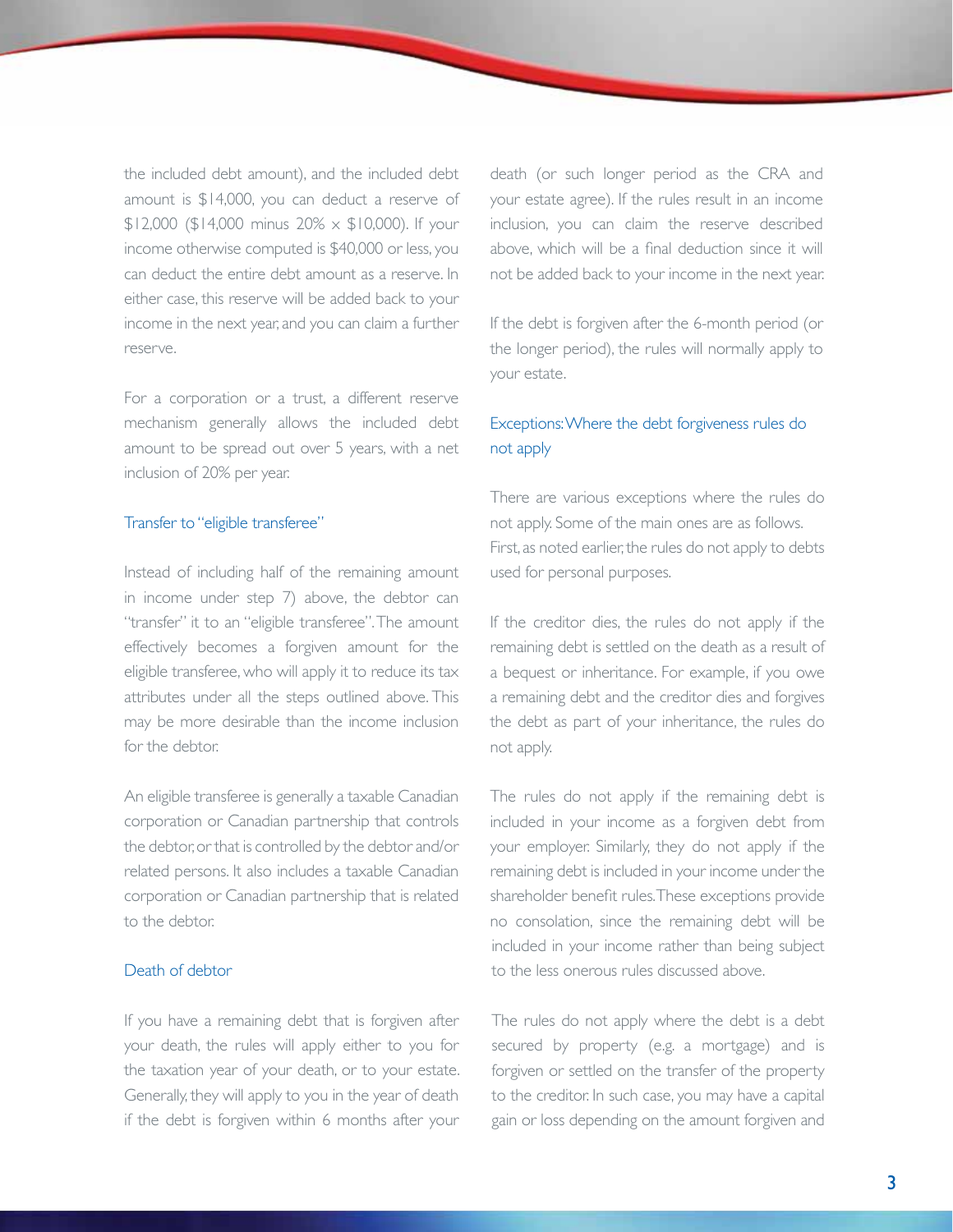your cost of the property. These secured-property rules will be discussed in a subsequent Tax Letter.

## TAXATION OF TRUSTS AND **BENEFICIARIES**

A trust is a "person" and a taxpayer for income tax purposes. As a result, it will be subject to income tax on its taxable income for a taxation year. In turn, if some or all of the trust income for the year is "paid or payable" to a beneficiary of the trust, the trust can generally deduct that amount from income and the beneficiary will normally be taxed on the income instead.

For most purposes, a trust is considered an "individual" under the Income Tax Act, like a human being. However, there are some important exceptions.

#### Taxation of trust on retained income

Income earned and retained in the trust for taxation year − that is, the income is not paid or payable to a beneficiary in the year − is normally taxed to the trust.

Most trusts are subject to tax on their taxable income at a flat rate equal to the highest marginal rate that applies to individuals. Currently, the federal rate is 33%; the provincial rate depends on the province. Typically, the combined federal+provincial rate is about 50% or higher.

The rationale for the high flat rate is to prevent individuals from setting up numerous trusts and attempting to split income at graduated rates that otherwise apply to individuals.

There are two exceptions, where trusts are subject to the same graduated tax rates that apply to individuals. First, the graduated rates apply to a "graduated rate estate", which is generally a deceased's estate for up to 36 months after the death (certain conditions must be met). Second, the graduated rates apply to a "qualified disability trust". Generally, this is a testamentary trust (one that arises upon your death, normally created by your Will), where the beneficiary is disabled and eligible for the disability tax credit.

### Taxation of beneficiaries on retained income of the trust

There are a couple of instances where income retained by the trust is taxed to a beneficiary rather than the trust.

First, this can occur where there is a "preferred beneficiary" under the trust and the trust makes a preferred beneficiary election. In such case, the elected amount is subject to tax in the hands of the beneficiary rather than the trust. This election can save tax if the beneficiary's rate of tax is lower than the tax rate of the trust (as noted, the trust usually pays the highest marginal rate of tax).

A preferred beneficiary must either be eligible for the disability tax credit, or dependent on another individual by reason of physical or mental infirmity and have income less than the basic personal credit amount (\$12,069 for 2019). Other conditions apply.

Second, a beneficiary will be taxed on income retained by the trust that is not otherwise paid or payable to a beneficiary under the age of 21. The beneficiary must have an unconditional right to the income in the year (which will typically be paid out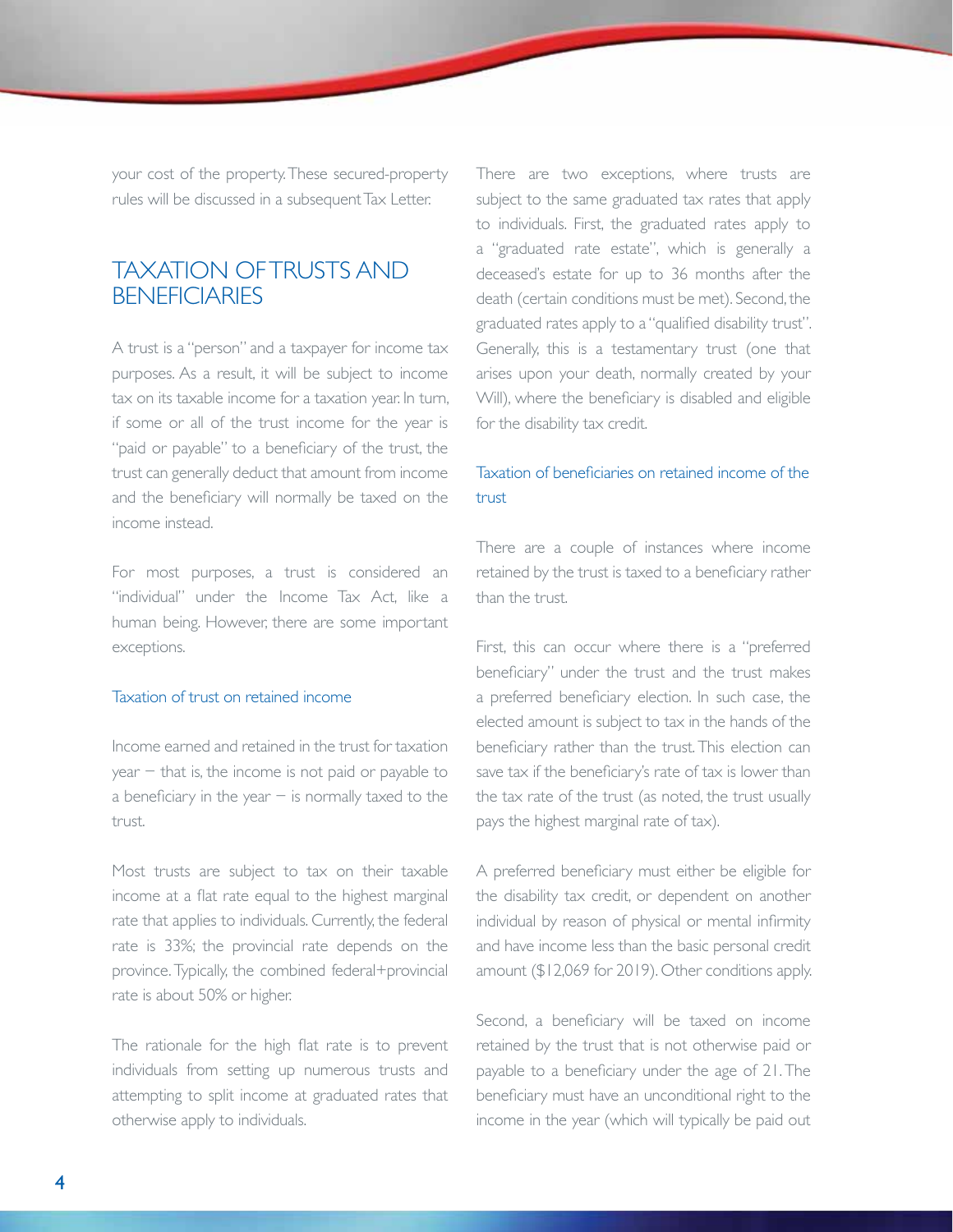in the future), although the right may be conditional upon the beneficiary reaching a certain age that is 40 years or younger.

In either case, where the income is taxed to the beneficiary in a current year, it can be paid out in a future year on a tax-free basis.

#### Taxation of beneficiaries on distributed income

To the extent income of a trust is payable to a beneficiary in a taxation year, it is normally deductible for the trust and included in the income of the beneficiary. As a result, there is typically only one level of taxation − either at the trust level or the beneficiary level.

Income is considered "payable" in a year if it is paid to the beneficiary in the year or if the beneficiary has the right in the year to enforce payment of the income. This latter point will often depend on the terms of the trust.

The trust can designate some types of income paid or payable to a beneficiary to preserve or "flow through" the nature of the income.

For example, the trust can designate that its dividends from Canadian corporations that are paid to a beneficiary flow through as dividends in the hands of the beneficiary. An individual beneficiary can then benefit from the dividend tax credit, since such income from the trust is considered to be dividend income.

A trust can also designate that its net taxable capital gains flow through to the beneficiary, which will be useful if the beneficiary has capital losses (since capital losses can only offset capital gains). If the

capital gains result from dispositions of property eligible for the capital gains exemption, such as qualified small business corporation shares and family farm or fishing property, the availability of the exemption will flow out to the beneficiary to the extent of his or her remaining lifetime exemption.

### Inclusion for trust where income is distributed to beneficiary

There is a rule that allows the trust to designate its income paid or payable to a beneficiary − that would otherwise be included in the beneficiary's income as discussed above − to be included in the trust's income and not the beneficiary's income. This rule can be useful if the trust has loss carryforwards available to offset the income inclusion, as the income can than be paid out tax-free to the beneficiary.

#### Example

*A trust has \$50,000 of income this year, and \$30,000 of unused non-capital losses from previous years. It pays out \$50,000 to its beneficiary.*

*The trust can deduct \$20,000 of the income paid to the beneficiary, leaving the trust with \$30,000 of income. The \$20,000 amount is included in the beneficiary's income.*

*The trust can designate the remaining \$30,000 to be included in the trust's (and not the beneficiary's) income, which can be offset by the \$30,000 non-capital*  loss carryforward, resulting in no tax for the trust. The *\$30,000 amount is received tax-free by the beneficiary.*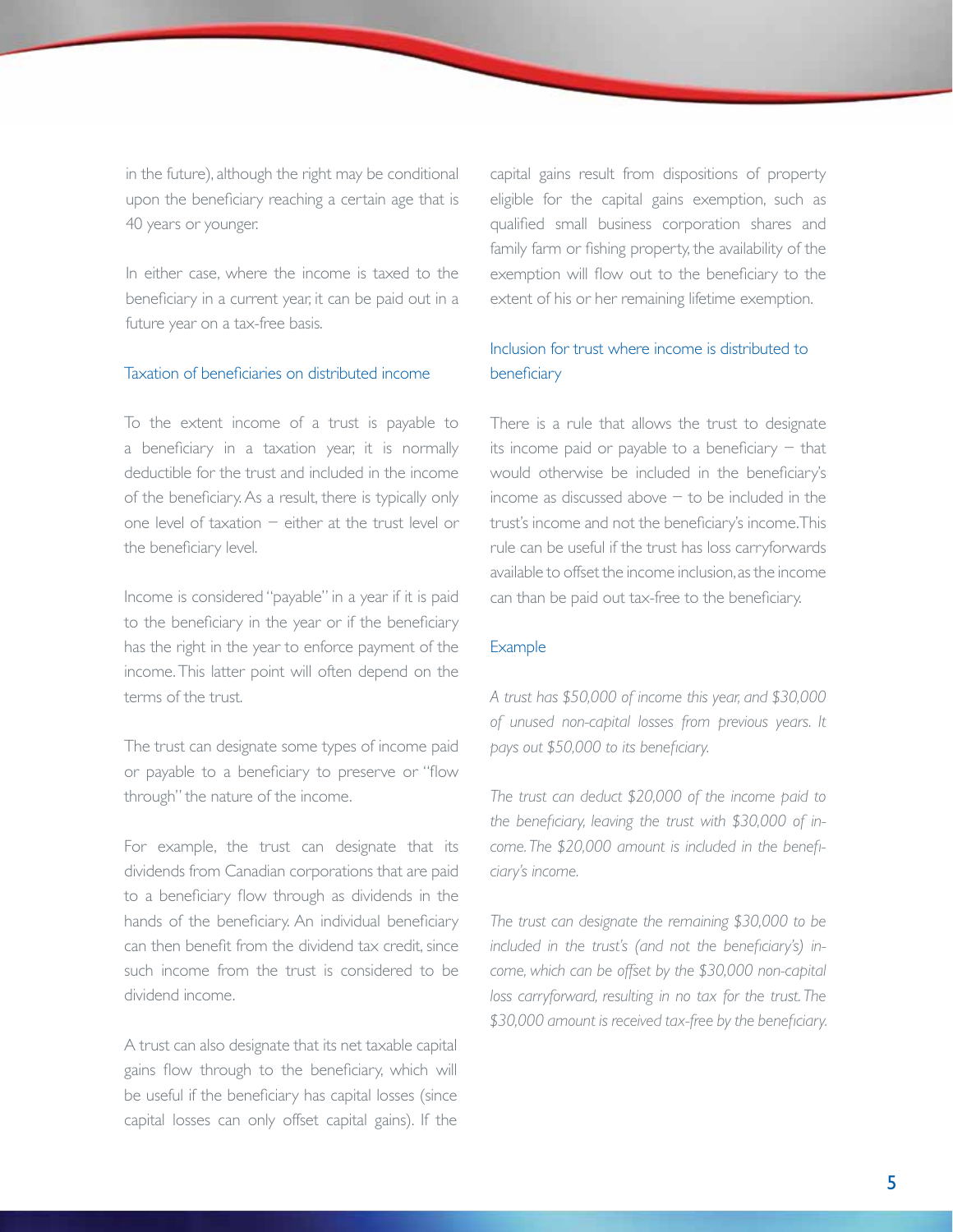#### Deemed disposition rules

Most personal trusts are subject to the so-called "21year deemed disposition" rule. This rule provides a deemed disposition and reacquisition of almost all trust property at its fair market value every 21 years. The deemed disposition ensures that accrued capital gains cannot be deferred indefinitely, although the rules can also trigger capital losses.

There are some exceptions where the deemed disposition occurs at a different time. For example, under certain spousal (or common-law partner) trusts, the first deemed disposition occurs on the death of the spouse beneficiary. Similarly, for an alter ego trust (generally, a trust in which you are the settlor and sole beneficiary during your lifetime), the first deemed disposition occurs on your death.

Income and gains that result from the deemed disposition rules are subject to tax in the trust and are not taxed to the beneficiary.

## RRSP vs. TFSA – WHERE TO CONTRIBUTE?

Funds invested in either a registered retirement savings account (RRSP) and a tax-free savings account (TFSA) grow tax-free while in the account.

However there is a difference between the accounts in terms of contributions and withdrawals.

Assuming you have sufficient contribution room, contributions to an RRSP are deducted from your income and therefore save you tax in the current year. Contributions to a TFSA are not deducted and therefore come out of your after-tax income.

Conversely, withdrawals from an RRSP are included in your income, whereas withdrawals from a TFSA are not included in your income.

So which account is more advantageous in terms of tax savings?

The answer depends on your marginal tax rate in the year of contribution relative to your marginal tax rate in the year of withdrawal. If the rates in those years are equal, the two accounts are essentially equivalent in terms of tax savings, although due to the deduction, the RRSP will allow you to have more money grow tax-free. If the rate in the year of contribution is greater, you are likely better off with the RRSP contribution. If the marginal tax rate in the year of contribution is less, you may be better off with a TFSA contribution.

#### **Example**

*This year, you are in a 50% tax bracket. You contribute \$2,000 to your RRSP, which saves you \$1,000, so that your net investment is \$1,000 after tax.*

*You also contribute \$1,000 to your TFSA. Since this amount is not deductible, your net investment is also \$1,000 after tax.*

*Both amounts double in value by a future taxation year. Therefore, the RRSP investment grows to \$4,000 and the TFSA investment grows to \$2,000. You withdraw both amounts and are again in the 50% tax bracket. The RRSP withdrawal is subject to 50% tax and nets you \$2,000. The TFSA withdrawal is not included in your income and therefore nets you \$2,000.*

*On the other hand, if your future tax rate is less than 50%, the RRSP withdrawal would net you more than*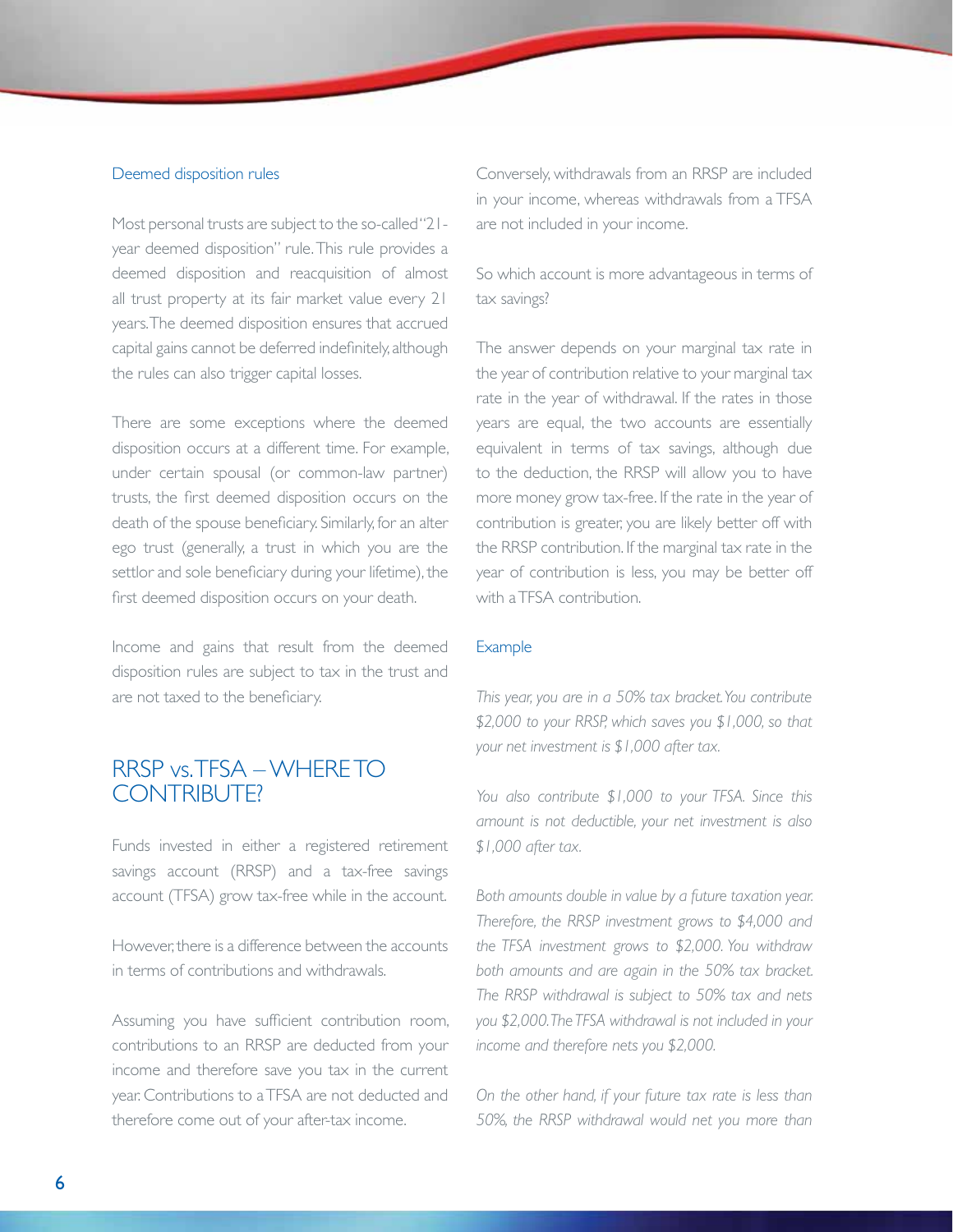*\$2,000. If your future tax rate is greater than 50%, the RRSP withdrawal would net you less than \$2,000.*

Lastly, it is important to use your "effective" tax rate for the above purposes. For example, if your "regular" tax rate remains the same, but the RRSP withdrawal in the future year would subject you to the Old Age Security clawback tax, or reduce your age credit, your effective tax rate in the future year would be higher than the earlier effective rate. In such case, the TFSA investment would come out ahead.

Note also that TFSA contribution room can be used over and over. If you withdraw funds from the TFSA, your contribution room is increased by a matching amount the next January 1. With an RRSP, your contribution room built up each year is lost once you have used it, and you need additional "earned income" in later years to build up more room. So if you expect that you might need funds on a periodic basis from your plan, a TFSA is better for this purpose.

## PRESCRIBED AUTOMOBILE RATES FOR 2019

The maximum tax-free car allowance deductible for employers for allowances paid to their employees for work purposes is increased by 3 cents from the 2018 amount to 58 cents per kilometre for the first 5,000 kilometres driven, and to 52 cents per kilometre for each additional kilometre driven during the year. For the Northwest Territories, Nunavut and Yukon, the maximum deductible taxexempt allowance is 4 cents higher, so it is 62 cents per kilometre for the first 5,000 kilometres driven, and 56 cents per kilometre above that.

The rate to be used to calculate the taxable benefit of employees relating to the personal portion of automobile operating expenses paid by their employers will be increased by 2 cents to 28 cents per kilometre. For taxpayers who are employed principally in selling or leasing automobiles, the rate will be increased by 2 cents to 25 cents per kilometre.

For the deduction of car expenses, the following maximum ceilings that have been in place since 2001 remain in place.

• For capital cost allowance (tax depreciation), the maximum cost is \$30,000 plus applicable GST/HST and any provincial sales tax;

• For interest on a car loan, the maximum deduction is \$300 per 30-day period; and

• For car lease costs, the maximum deduction is \$800 plus applicable sales taxes per 30-day period, which may be reduced further if the manufacture's list price of the car exceeds a certain cost ceiling.

## AROUND THE COURTS

### Taxpayer's anxiety and panic disorder qualified for disability tax credit

To qualify for the disability tax credit (DTC), an individual must have a prolonged and severe impairment in physical or mental functions, resulting in a marked or significant restriction in one or more basic activities of daily living. Furthermore, the impairment must be certified, in prescribed form, by a physician.